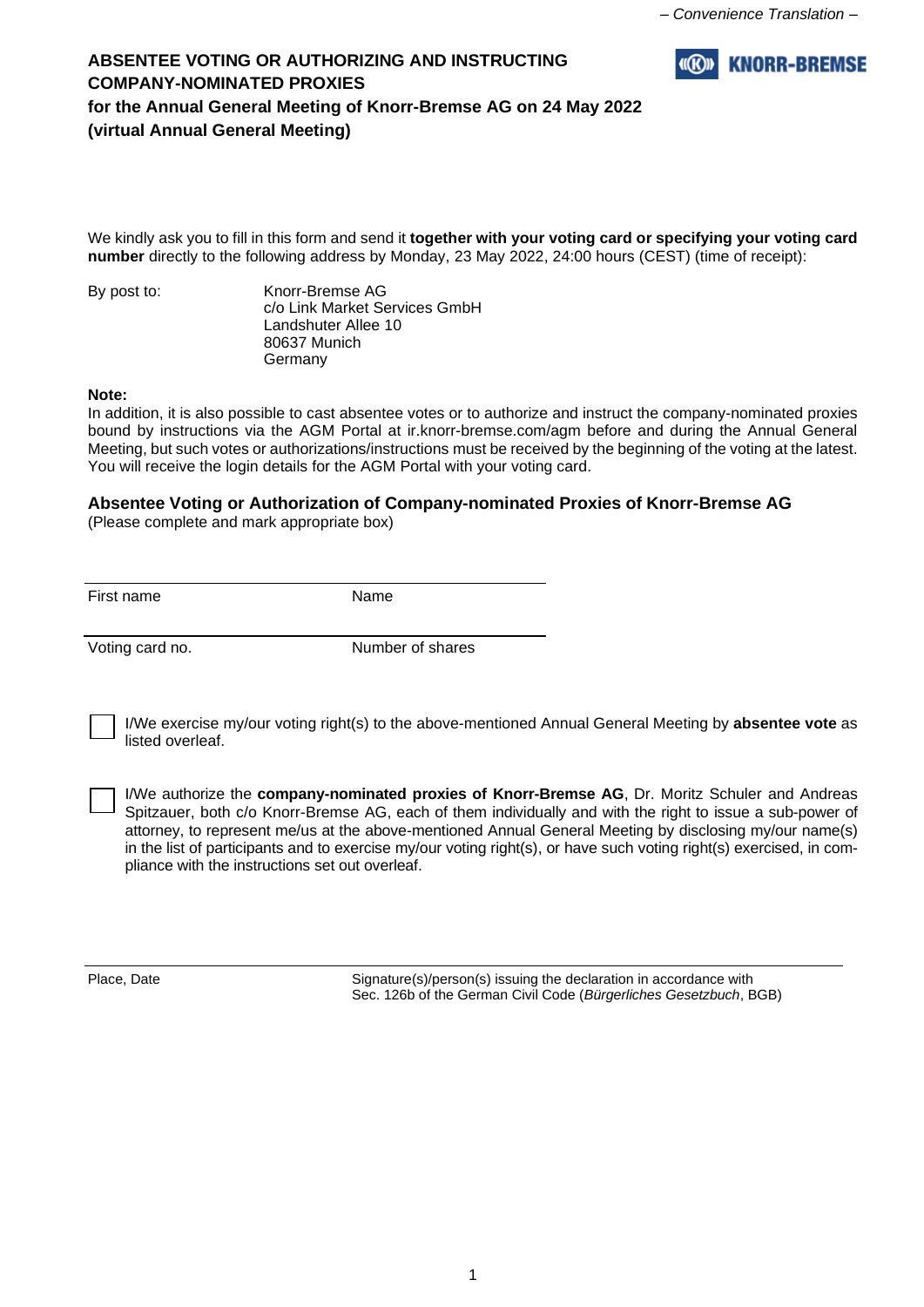

### **Absentee Vote or Instructions to Company-nominated Proxies**

The instructions relate to the resolution proposals by the management as published in the German Federal Gazette (*Bundesanzeiger*).

| Agenda item |                                                                                                                                                                                                                                          |  | <b>No</b> | Abst. |
|-------------|------------------------------------------------------------------------------------------------------------------------------------------------------------------------------------------------------------------------------------------|--|-----------|-------|
| 2.          | Appropriation of retained earnings                                                                                                                                                                                                       |  |           |       |
| 3.          | Approval of the acts of the members of the Executive Board                                                                                                                                                                               |  |           |       |
| 4.          | Approval of the acts of the members of the Supervisory Board                                                                                                                                                                             |  |           |       |
| 5.          | Resolution on the appointment of the auditor for the annual finan-<br>cial statements and the consolidated financial statements as well<br>as the auditor for the review of the half-yearly financial report for<br>the fiscal year 2022 |  |           |       |
| 6.          | Resolution on the approval of the comensation report for the fiscal<br>year 2021                                                                                                                                                         |  |           |       |
| 7.          | Elections to the Supervisory Board                                                                                                                                                                                                       |  |           |       |
|             | Dr. Reinhard Ploss, Unterhaching, CEO of Infineon<br>a.<br>Technologies AG, retired                                                                                                                                                      |  |           |       |
|             | Dr. Sigrid Evelyn Nikutta, Berlin, management board<br>b.<br>member of Deutsche Bahn AG                                                                                                                                                  |  |           |       |
| 8.          | Adjustment of the remuneration and approval of the remuneration<br>system for the Supervisory Board members; Amendment of the Ar-<br>ticles of Association                                                                               |  |           |       |
| 9.          | Amendment of the Articles of Association regarding the attendance<br>of Supervisory Board members at the Annual General Meeting by<br>means of video and audio transmission                                                              |  |           |       |

In case the company receives any counter-motions and election proposals from shareholders by Monday, 9 May 2022, 24:00 hours (CEST), such counter-motions and election proposals will be published on the internet at ir.knorrbremse.com/agm in accordance with applicable law. There you will also find information on how to support countermotions and election proposals.

|                                 | Yes | No | Abst.  |                                 | Yes | No | Abst. |
|---------------------------------|-----|----|--------|---------------------------------|-----|----|-------|
| Motion /<br>Election proposal A |     |    | □      | Motion /<br>Election proposal D | Г   |    |       |
| Motion /<br>Election proposal B |     |    | □      | Motion /<br>Election proposal E | ┍   |    |       |
| Motion /<br>Election proposal C |     |    | $\Box$ | Motion /<br>Election proposal F |     |    |       |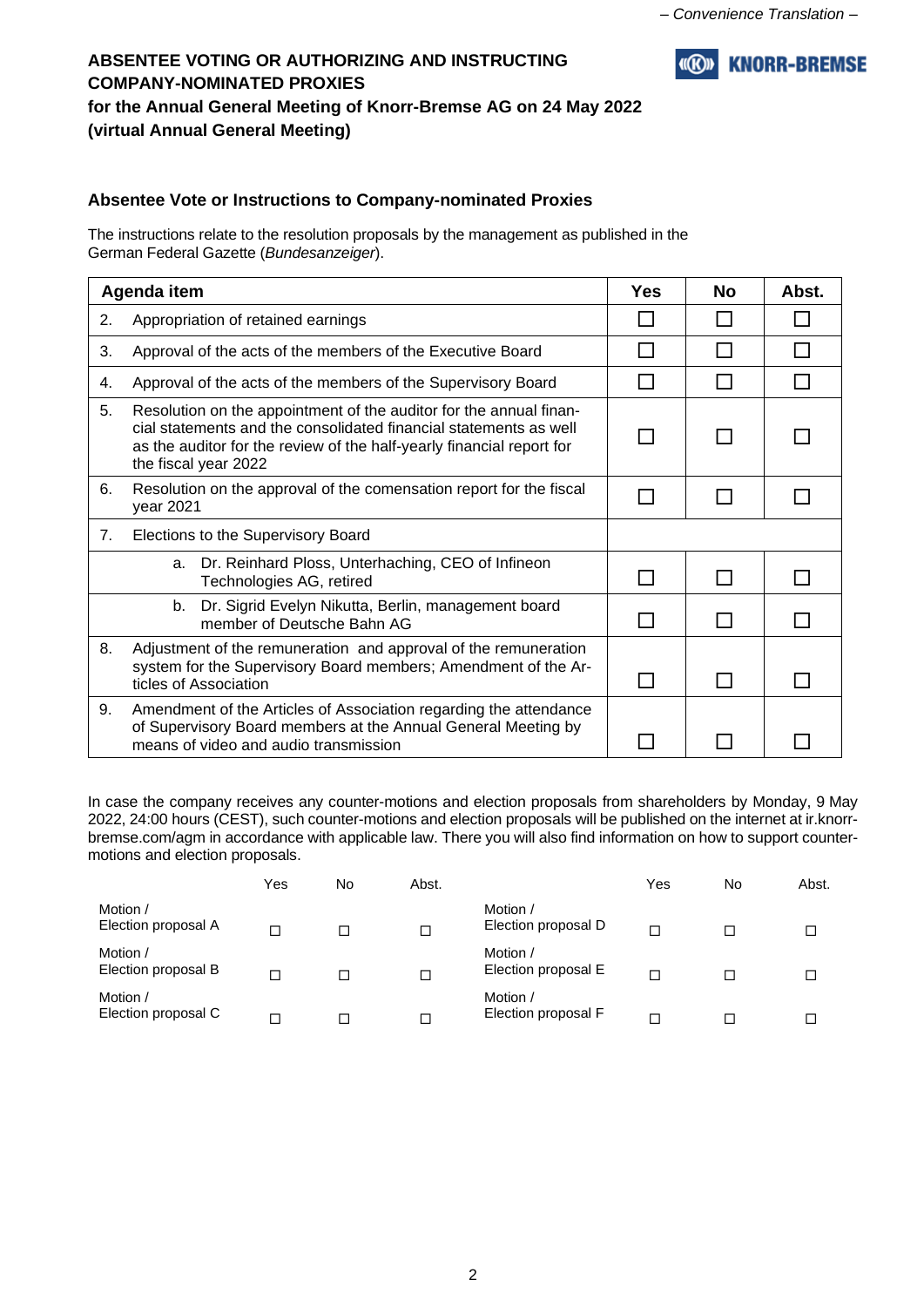

### **INFORMATION ON ABSENTEE VOTING OR AUTHORIZING AND INSTRUCTING COMPANY-NOMINATED PROXIES**

In addition to the possibility of exercising your voting rights by absentee vote, the company offers the option to authorize – individually– the proxies nominated by Knorr-Bremse AG and bound by your instructions (companynominated proxies), Dr. Moritz Schuler and Andreas Spitzauer, both c/o Knorr-Bremse AG. The company-nominated Proxies can only exercise the voting right for those items on the agenda for which you have given them specific instructions. The company-nominated proxies are bound by your instructions when voting on the resolution proposals made by the management as announced in the German Federal Gazette. This also applies to proposals announced later by the Executive Board and/or the Supervisory Board in accordance with Sec. 124 (3) of the German Stock Corporation Act (*Aktiengesetz*, AktG) or by shareholders in the case of Sec.124 (1) AktG or to proposals made available in accordance with Secs. 126 and 127 AktG.

#### **Submitting Absentee Votes or the Authorization and Instructions to the Company-Nominated Proxies of Knorr-Bremse AG:**

For postal submission, please use the "Absentee Voting or Authorizing and Instructing Company-Nominated Proxies" form. With this form, you may cast your absentee vote or authorize the above-mentioned company-nominated proxies of Knorr-Bremse AG and instruct them how your voting right(s) on the resolutions proposals made by the management is/are to be exercised.

Please send your completed "Absentee Voting or Authorizing and Instructing Company-Nominated Proxies" form (by post) by Monday, 23 May 2022, 24:00 hours (CEST) (time of receipt), together with your voting card or specifying your voting card number, directly to the following address:

By post to: Knorr-Bremse AG c/o Link Market Services GmbH Landshuter Allee 10 80637 Munich Germany

In addition, it is also possible to send the absentee votes or to authorize and instruct the company-nominated proxies via the AGM Portal at ir.knorr-bremse.com/agm until the beginning of the voting on the day of the Annual General Meeting. You will receive the login details for the AGM Portal with your voting card.

The above applies accordingly to any revocations or amendments of previously submitted absentee votes or any power of attorney and instructions issued to the company-nominated proxies.

#### **Important information:**

Please note that proper registration for the Annual General Meeting is required in order to cast votes by absentee vote or to authorize and instruct the company-nominated proxies of Knorr-Bremse AG.

If a vote is cast by absentee vote or if the company-nominated proxies receive powers of attorney or instructions by several means of transmission (post or by using the AGM Portal), the last formally valid absentee vote received or the last formally valid power of attorney or instruction received will be given priority in each case irrespective of the means of transmission. If the company receives differing declarations via different transmission channels and if it is not possible to determine which declaration was last submitted, the declarations submitted via the AGM Portal will be given priority.

If votes are not cast in a proper manner or not clear, they will be treated as invalid under the corresponding agenda item. If instructions are not filled in in proper manner or not given in a clear manner, the company-nominated proxies, depending on the voting procedure, will either abstain from voting or not participate in the voting for the respective agenda items.